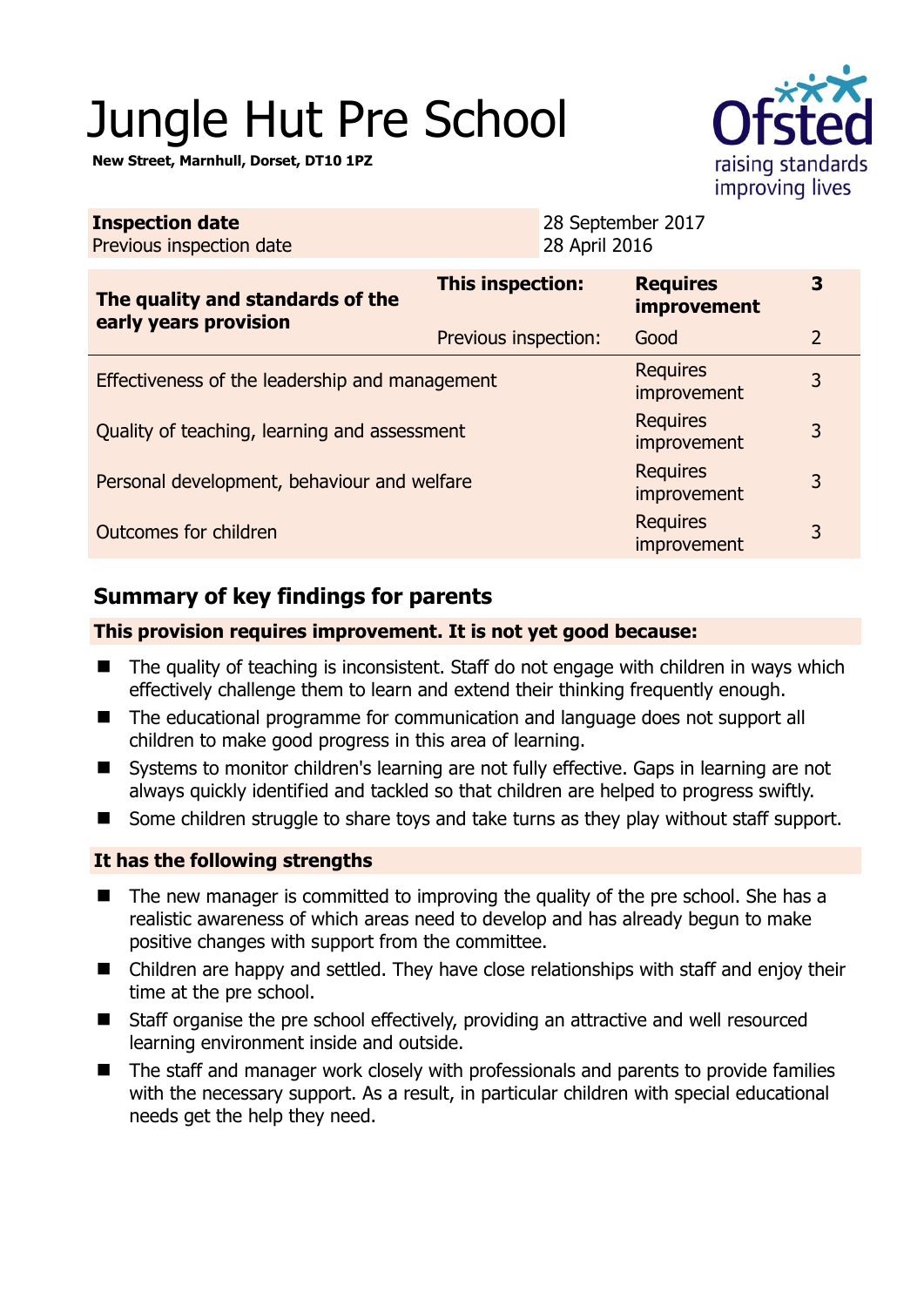# **What the setting needs to do to improve further**

### **To meet the requirements of the early years foundation stage the provider must:**

|                                                                                                                                                                                       | <b>Due Date</b> |
|---------------------------------------------------------------------------------------------------------------------------------------------------------------------------------------|-----------------|
| support staff to improve their teaching skills so that they<br>consistently make the most of opportunities to engage, challenge<br>and extend children's learning and thinking        | 26/10/2017      |
| improve the educational programme for communication and<br>language so children make better progress in this area of learning                                                         | 26/10/2017      |
| ensure monitoring procedures focus on children's learning and<br>development so any gaps are quickly identified and tackled to help<br>children make good progress in their learning. | 26/10/2017      |

## **To further improve the quality of the early years provision the provider should:**

**P** provide children with support to help them to learn how to share and take turns.

#### **Inspection activities**

- The inspector observed staff and children both inside and outside.
- The inspector spoke with staff, the manager and chair of the committee.
- The inspector sampled documentation including children's learning records, policies and qualification certificates.
- The inspector carried out a joint observation with the manager and discussed the quality of teaching.
- The inspector spoke to some parents to gain their views on the day of the inspection.

**Inspector**  Katherine Lamb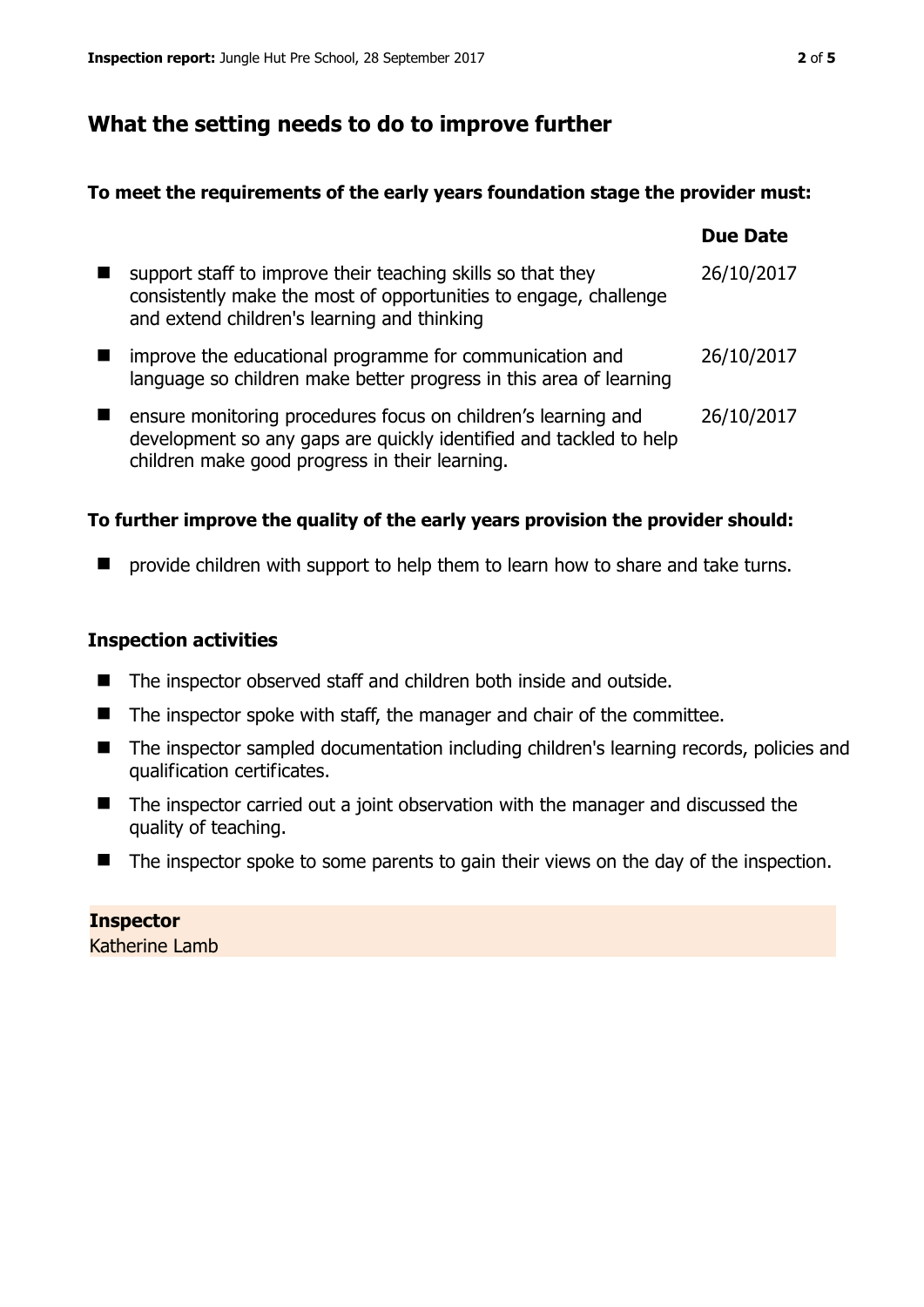# **Inspection findings**

#### **Effectiveness of the leadership and management requires improvement**

The arrangements for safeguarding are effective. All staff are trained in child protection policies and procedures. They know what to do if they have concerns about a child or a member of staff. This helps to keep children safe. The new manager has started to identify some weaknesses in the educational programmes. However, monitoring is not used effectively enough to swiftly identify gaps children have in their learning, particularly with their speech and language. As a result, the manager does not have a secure enough overview of how well children are doing so she can ensure staff regularly provide the right activities and experiences. The manager and committee are working closely with staff to support their development. While teaching is improving, it is not yet consistently good.

#### **Quality of teaching, learning and assessment requires improvement**

Staff complete regular observations and assessments of children's learning and they use this information to plan activities that interest children. Younger children enjoy exploring a range of textures as they investigate play dough, sand and water. Older children engage in role-play activities. They create their own characters and provide a running narrative as they play. This helps to develop their imaginative skills. However, despite staff being wellqualified staff, the quality of teaching is variable. Staff do not always effectively challenge and engage children in their play and children rely on continual guidance and support from staff to complete tasks. Staff do not use opportunities in children's play to further support their language and communication development, particularly for children who need additional support.

#### **Personal development, behaviour and welfare require improvement**

Staff support children well to settle when they first attend. They visit children at home to build secure relationships with children and their families before they start. Staff support children's self-esteem well as they provide regular praise and encouragement. Children learn how to keep themselves healthy. Staff provide children with healthy options during snack times and ensure they follow suitable hygiene routines. Staff also provide children with opportunities to manage their self-care needs to support their growing independence. Children have regular opportunities to spend long periods of time in the outdoor area to exercise and enjoy fresh air. However, some children often struggle to share their toys and take turns during play without the continual support from staff.

#### **Outcomes for children require improvement**

Children make steady progress and generally work within the range of development typical for their ages. For example, boys enjoy looking at books and using push-button toys while girls use the pictures in the books to help them make clay animals. Overall, children develop the basic skills they need for their future learning and school. However, weaknesses in the quality of teaching and support for communication and language somewhat hinders the progress children make.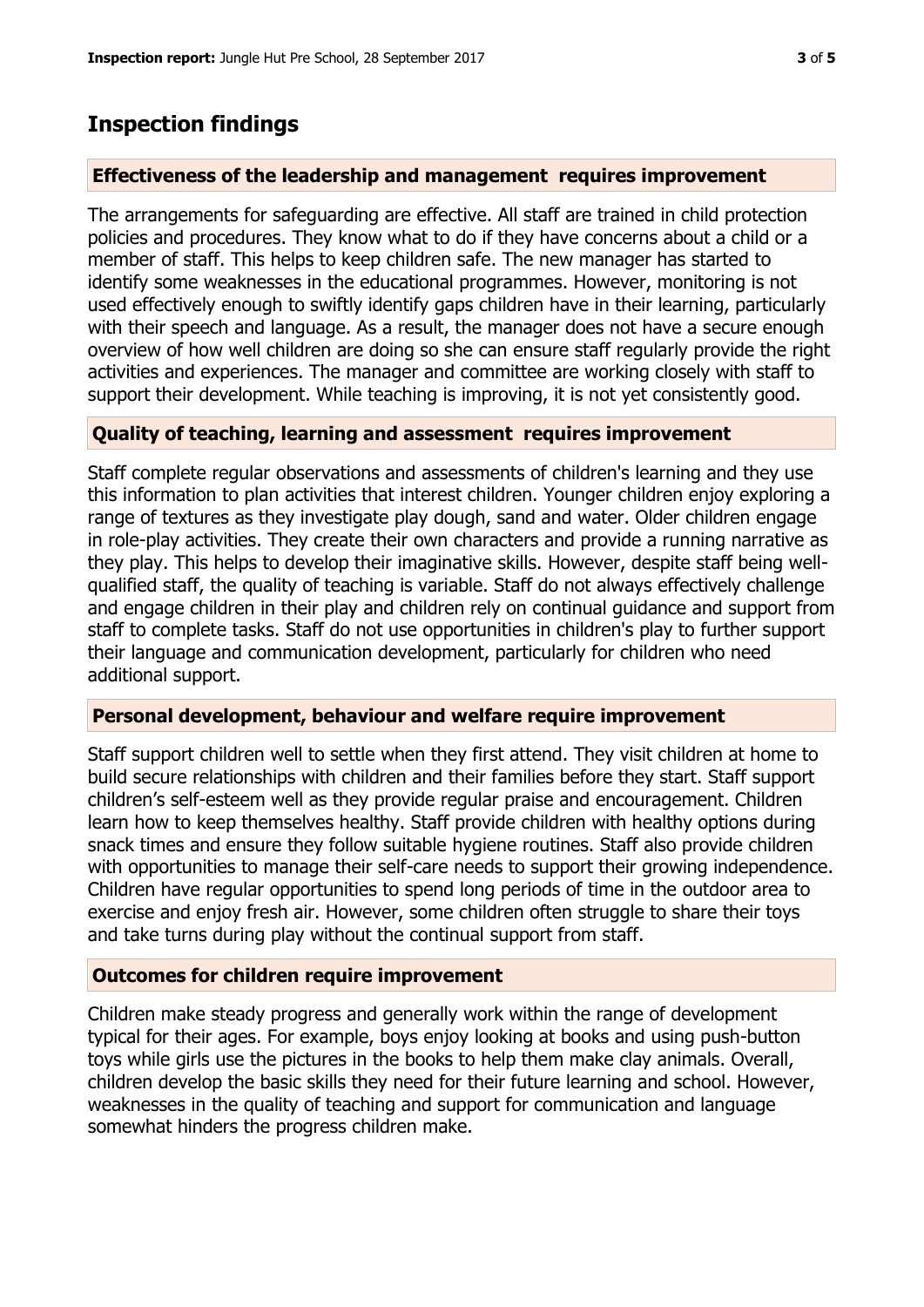# **Setting details**

| Unique reference number                             | 141105                                                                               |
|-----------------------------------------------------|--------------------------------------------------------------------------------------|
| <b>Local authority</b>                              | <b>Dorset</b>                                                                        |
| <b>Inspection number</b>                            | 1114145                                                                              |
| <b>Type of provision</b>                            | Full-time provision                                                                  |
| Day care type                                       | Childcare - Non-Domestic                                                             |
| <b>Registers</b>                                    | Early Years Register, Compulsory Childcare<br>Register, Voluntary Childcare Register |
| Age range of children                               | $2 - 4$                                                                              |
| <b>Total number of places</b>                       | 20                                                                                   |
| Number of children on roll                          | 14                                                                                   |
| <b>Name of registered person</b>                    | Marnhull Preschool Committee                                                         |
| <b>Registered person unique</b><br>reference number | RP907728                                                                             |
| Date of previous inspection                         | 28 April 2016                                                                        |
| <b>Telephone number</b>                             | 01258820096                                                                          |

The Jungle Hut Pre-School registered in 1993. It is situated in the grounds of St Gregory's Church of England Primary School in Marnhull, Dorset. It is open Monday to Friday from 9am until 3pm, during term time only. The pre-school is in receipt of funding for free early education for children aged three and four years. There are three members of staff employed and all have a relevant level 3 qualification.

This inspection was carried out by Ofsted under sections 49 and 50 of the Childcare Act 2006 on the quality and standards of provision that is registered on the Early Years Register. The registered person must ensure that this provision complies with the statutory framework for children's learning, development and care, known as the early years foundation stage.

Any complaints about the inspection or the report should be made following the procedures set out in the guidance 'Complaints procedure: raising concerns and making complaints about Ofsted', which is available from Ofsted's website: www.gov.uk/government/organisations/ofsted. If you would like Ofsted to send you a copy of the guidance, please telephone 0300 123 4234, or email enquiries@ofsted.gov.uk.